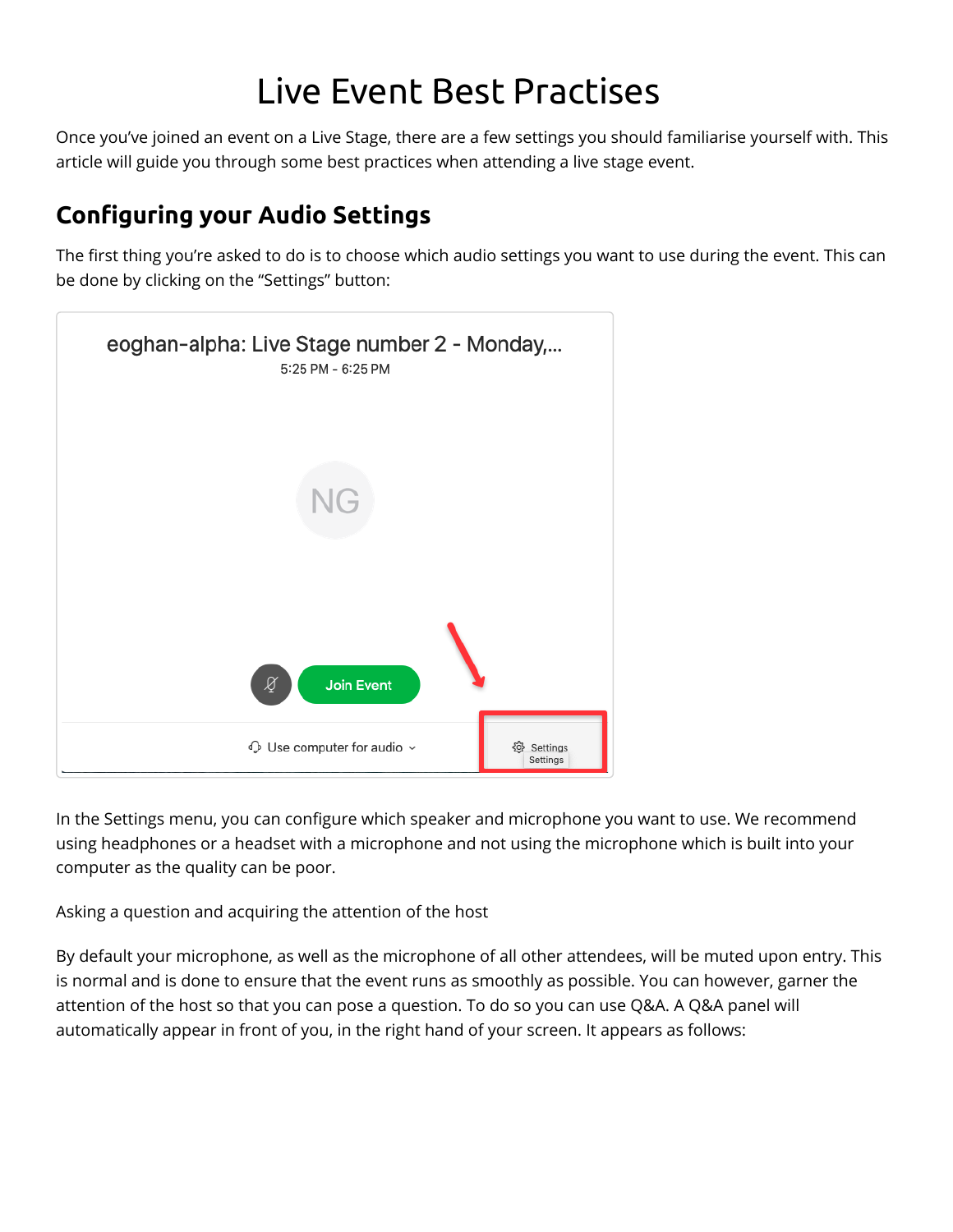

You have the ability to ask questions of the Host only, only the Presenter, the Host & Presenter or of All Panelists. It is best to contact All Panellists unless otherwise directed. Simply select the appropriate recipient in the dropdown menu which appears beside the word "Ask:" as outlined in the images below:



To facilitate further interaction, you have the ability the view the names of the other attendees participating in the event. To do this simply click on the "view all attendees" link in the right hand side of your participants panel: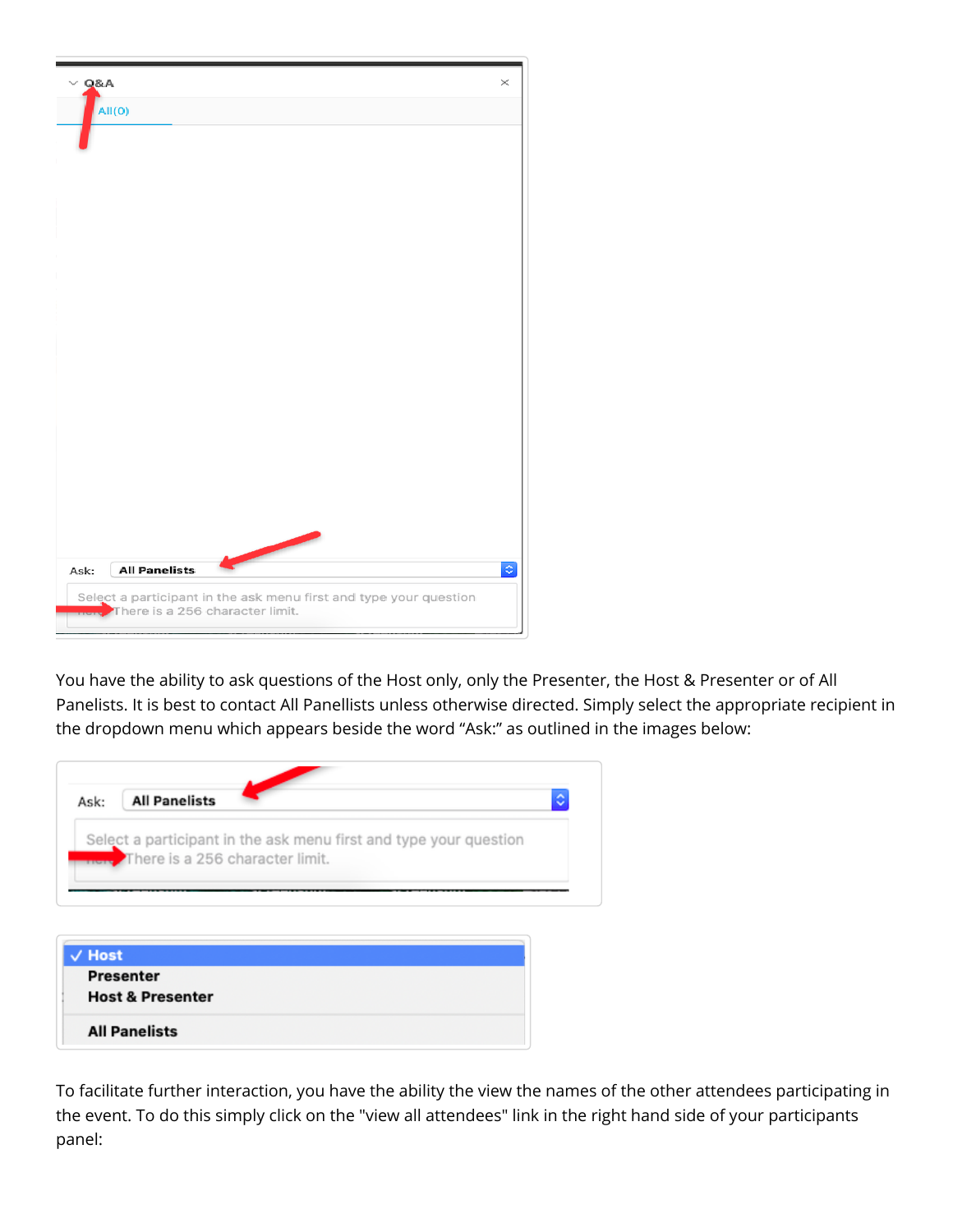| $\bullet\bullet\bullet$               | Cisco Webex Events                                                             | Ø   Connected ●        |                           |
|---------------------------------------|--------------------------------------------------------------------------------|------------------------|---------------------------|
| Speaking: Ex Ordo Support Team (Host) | C <sub>2</sub> Ex Ordo Support Team (Host)                                     |                        | $\times$                  |
|                                       |                                                                                | Q Search               |                           |
|                                       |                                                                                | > Panelist (1)         |                           |
|                                       | $\begin{array}{ccc} \circ & \circ & \circ \end{array}$<br>Attendee List        | $\vee$ Attendees (2)   |                           |
|                                       | Q Search                                                                       | View all attendees     |                           |
|                                       | Number of attendees: 2<br>$\mathcal{L}$<br>$\triangleleft$<br>Name<br>Feedback | CG O Cliodhna Gilligan | ł                         |
| 2                                     | Cliodhna Gilligan<br>Ø                                                         |                        |                           |
|                                       | <b>Q</b> Betty Brekke<br>Refresh                                               |                        |                           |
|                                       | ø                                                                              |                        | $\mathbb{R}$ $\mathbb{C}$ |

You also have the option to chat with all attendees, by clicking on the chat panel and then selecting "all attendees"

## **Changing the Speaker view**

By default the speaker's video / presentation will appear in the left hand side of your screen, with panels such as the Q&A section appearing on the right hand side.

If you wish to change that view at any time, you simply have to click on the "Floating Panel View" icon which is highlighted in the following screenshot: